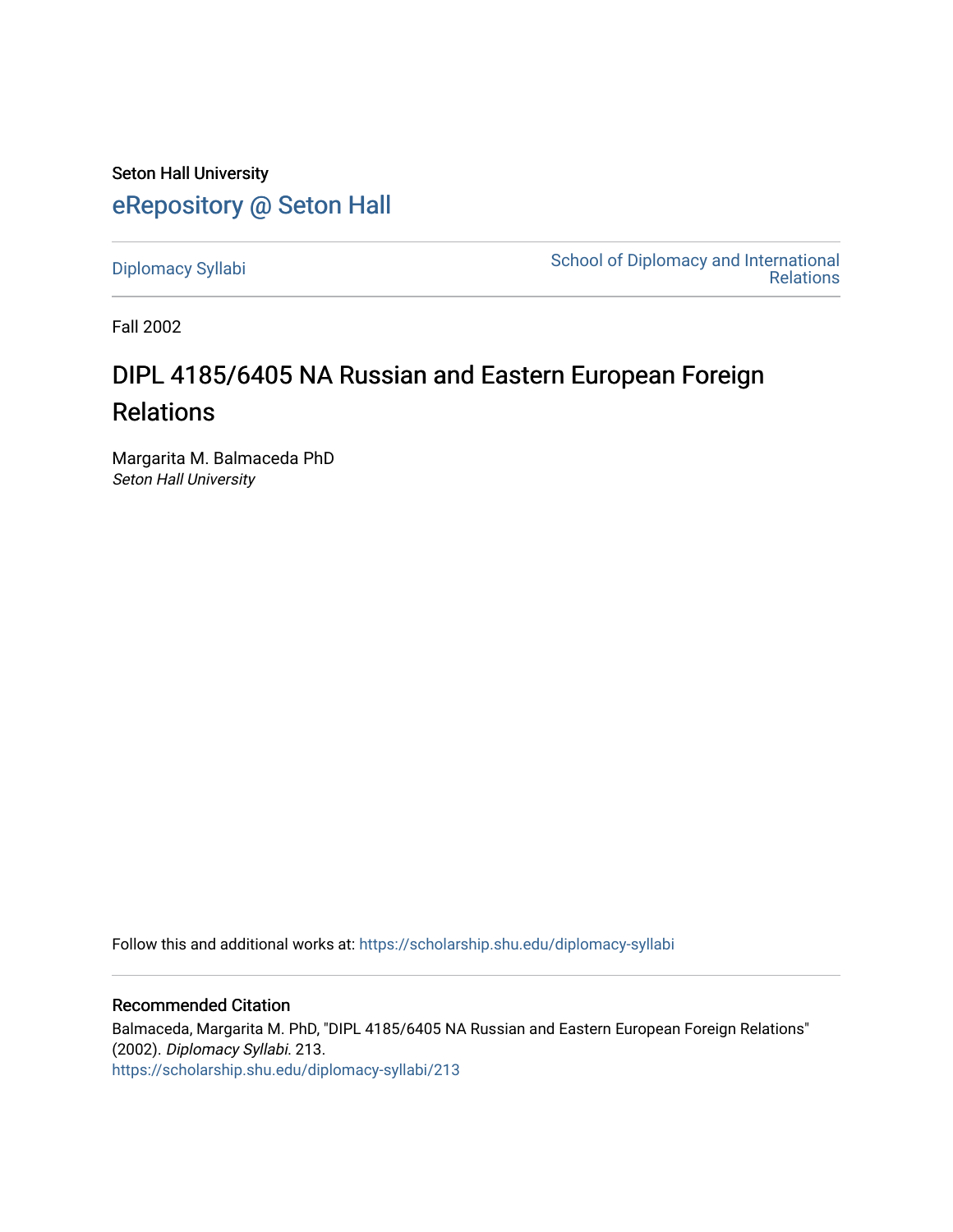## **SETON HALL UNIVERSITY** *r)* **SCHOOL OF DIPLOMACY AND INTERNATIONAL RELATIONS DIPL 4185 NA/6405 NA RUSSIAN AND EASTERN EUROPEAN FOREIGN RELATIONS FALL2002**

Dr. Margarita M. Balmaceda McQuaid Hall Tel. (973) 313-620[2](mailto:balmacma@shu.edu) [balmacma@shu.edu](mailto:balmacma@shu.edu)

Tue. 6:15-8:25 FH 101 Office hrs. Tue 8:25-9:00 pm Wed. 10:00-11:00 am, 3:10-4:00pm or by appointment

#### **Course Description**

This course will survey the main issues in the history of Soviet relations with the foreign world, as well as the new foreign policies ofRussia, the other Soviet successor states, and the Central and East European states (in particular Poland, Hungary, the Czech Republic, Romania, and Slovakia). The first part of the course explores topics such as the tensions between the pursuit ofrevolution abroad and state-building at home as sources of Soviet foreign policy, Soviet behavior in the Cold War, the links between domestic reform and foreign policy initiatives in the *perestroika* period, and the effects ofthe demise ofthe Soviet empire on the international system. The second part ofthe course analyzes the international behavior ofRussia and the other former Soviet and former Soviet-bloc states in the post-Communist period. We will discuss how these states' foreign policies have adapted to the challenges ofreal independence and of <sup>a</sup> changed international system. As examples we will discuss the role ofinterest groups in foreign policy-making in the post-Soviet period, alternative forms of political and economic integration within the Commonwealth of Independent States, and the challenges of integration into Western politico-economic (EU) and security (NATO) structures faced by the Central and East European states.

In analyzing these countries' current foreign policies, we will pay particular attention to the legacy of <sup>74</sup> years of Soviet power on their current policies and attitudes vis-a-vis other former Soviet republics and Central-East European states, and the West.

#### **Books and course materials**

The following books are available for purchase at the SHU bookstore:

Joseph L. No gee and Robert H. Donaldson, The PoreiguPolicy of Russia (ME Sharpe, 2001) Charles Gati, The Bloc That Failed (Indiana University Press, 1992) Adrian Hyde-Price, The International Politics ofEast-Central Europe (NY: Manchester U. Press, 1996) Current History, March 2001 issue on Europe and the Balkans Current History, October 2001 issue on Russia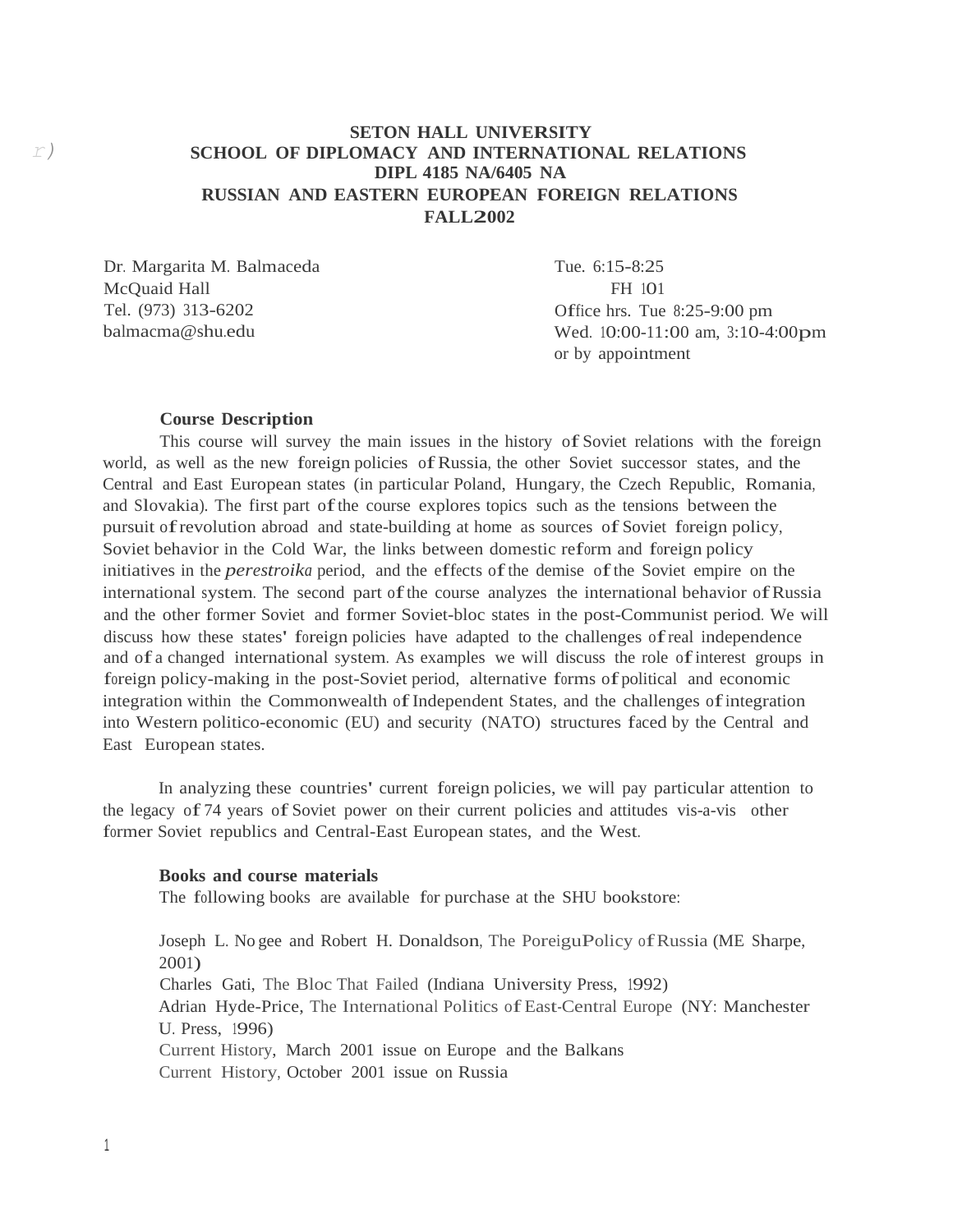#### Current History, forthcoming issue on Russia, October 2002

In addition, the other books mentioned in the syllabus will be available on the Reserve Room of the SHU library (please check listings forbothDIPL <sup>4185</sup> NA/6405 NA. You can also borrow personal copies of selected books from the instructor.

In addition, all students are encouraged to follow current news from Russia, the former USSR and Central- East Europe daily through The New York Times or Financial Times.

#### **Grading and Assignments**

1. Class attendance and participation

2. Completing all required readings before the session for which they have been assigned, and being ready to discuss them in class

3. One news presentation. The news presentation should be brief (5-10 minutes), and should include at least one *current* news item from each Russia, other former Soviet republics and Central-East Europe. Current sources such as Financial Times The Economist, the Current Digest ofthe Post-Soviet Press, and the New York Times should be used. In addition, Internet resources such as the OMRI/Radio Free Europe Daily News Bulletins and Johnson's List should be used. You should be ready to discuss the link between these specific news and the larger these discussed in the class.

4. Two 15-minute presentations on a particular *optional* reading or a substitute reading chosen with the approval of the instructor. "Readings for student presentations" are listed for each class. Please note: When no reading is given but a "TBA" is written, you should propose a presentation reading (related to the topic ofthat class) to be approved by the instructor at least three weeks in advance ofthe presentation date-please start your search early.) Your presentatuon can be based on an article (or two related articles) or several chapters of <sup>a</sup> book.

The presentations should concentrate on the particular reading chosen, yet should also draw and make connections with the rest ofthe materials assigned for the class (in other words, doing the class presentation does not exempt you from doing the rest ofthe readings for that day), and with appropriate factual materials (drawn from case studies or newspapers). No later than 6:00 pm on the day before the presentation, you should hand the instructor the following:

a. A two-page typed summary of your arguments in essay form

b. <sup>A</sup> list offive or more questions for class discussion based on that reading

The day of the presentation, you should bring to class copies of your presentation for distribution to all seminar participants.

Please note: students should have a one-to-two week flexibility concerning their presentations. Because of possible scheduling issues it is possible that the date of your *oral* presentation may be delayed for a week or (maximum) two. (I would ask a student to do his/her presentation ahead oftime only in *truly exceptional* circumstances.) The deadlines for the written presentations remain unchanged.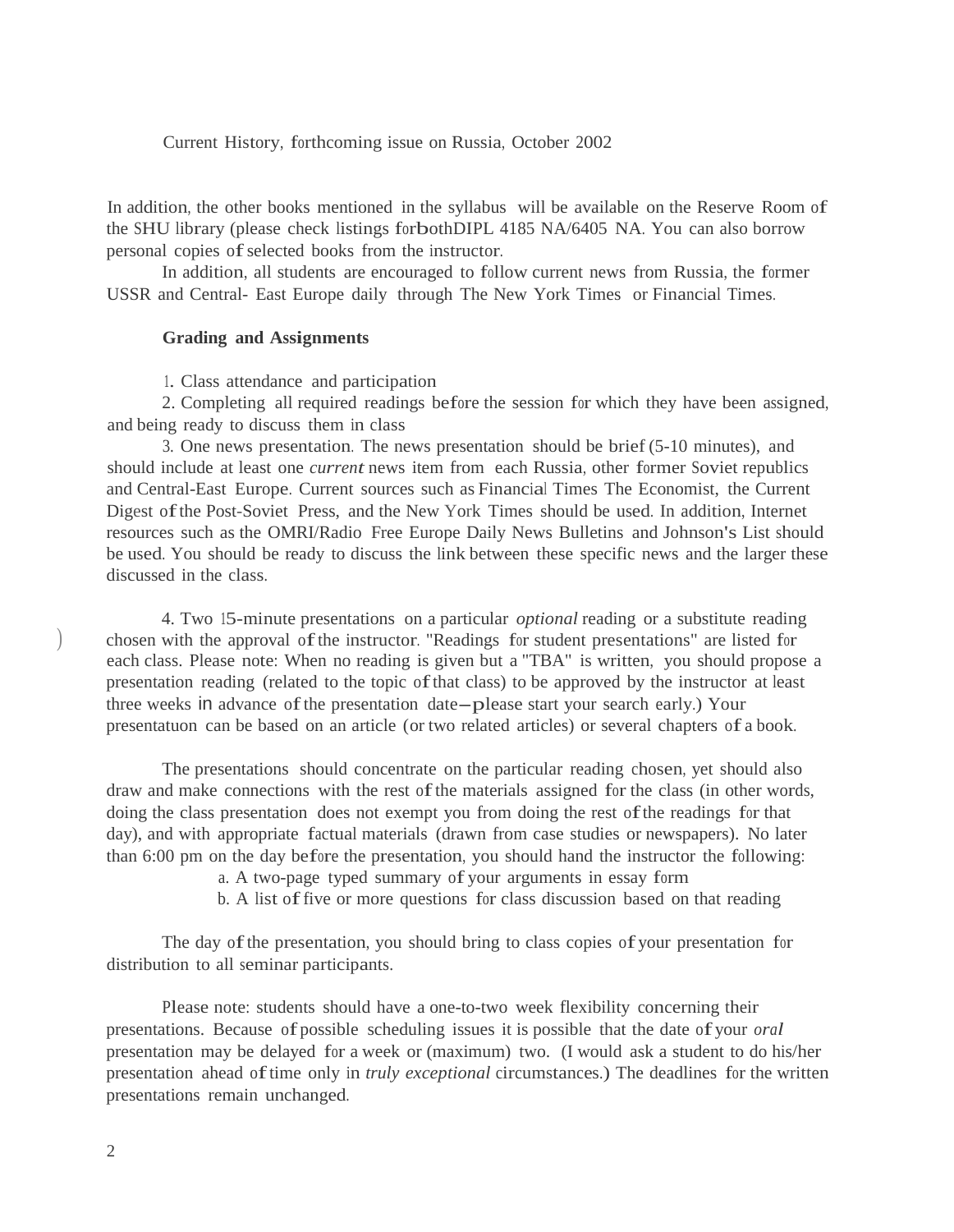It is your responsibility to remember the date ofyour presentation. Students who do not turn-in their typed summary the day before the presentation will have their grade reduced by <sup>a</sup> full grade. (For example, from A- to B-).

5. A take-home final examination,

| Grading                            |     |
|------------------------------------|-----|
| Class Attendance and Participation | 10% |
| Map Quiz                           | 5%  |
| <b>Class Presentations</b>         | 25% |
| Short News Presentation(s)         | 10% |
| Final Exam                         | 25% |

*Note:* In keeping with the Americans with Disabilities Act and the Rehabilitation Act of 1973, every effort will be made to accommodate the needs ofstudents with students with temporary or permanent disabilities.

## CLASS OUTLINE

\*\*\* *Please note: the class meeting for Dec. <sup>10</sup> will need to be re-scheduled. Thankyoufor your help in rescheduling\*\*\**

## 1. Tuesday, September 10

## INTRODUCTION

#### 2. Tuesday, September 17

[l] Russia as an Imperial Power. Marxism and Foreign Policy

Nogee and Donaldson, chapter 2 (pp. 17-36)

## 3. Tuesday, September 24

Policy [2] The October Revolution and the Tensions of Finding and Appropriate Foreign

Nogee and Donaldson, chapter <sup>3</sup> (pp. 37-58)

#### For student presentations:

Carrere D'Encausse, The Great Challenge, ch. <sup>3</sup> ("The Nations Manipulated") and/or ch. 4 ("The Nationalities: Yeast for the Revolution") (instructor's copy)

[3] The Begginings of Stalin's Foreign Policies

Nogee and Donaldson, ch. 3 (pp. 58-61)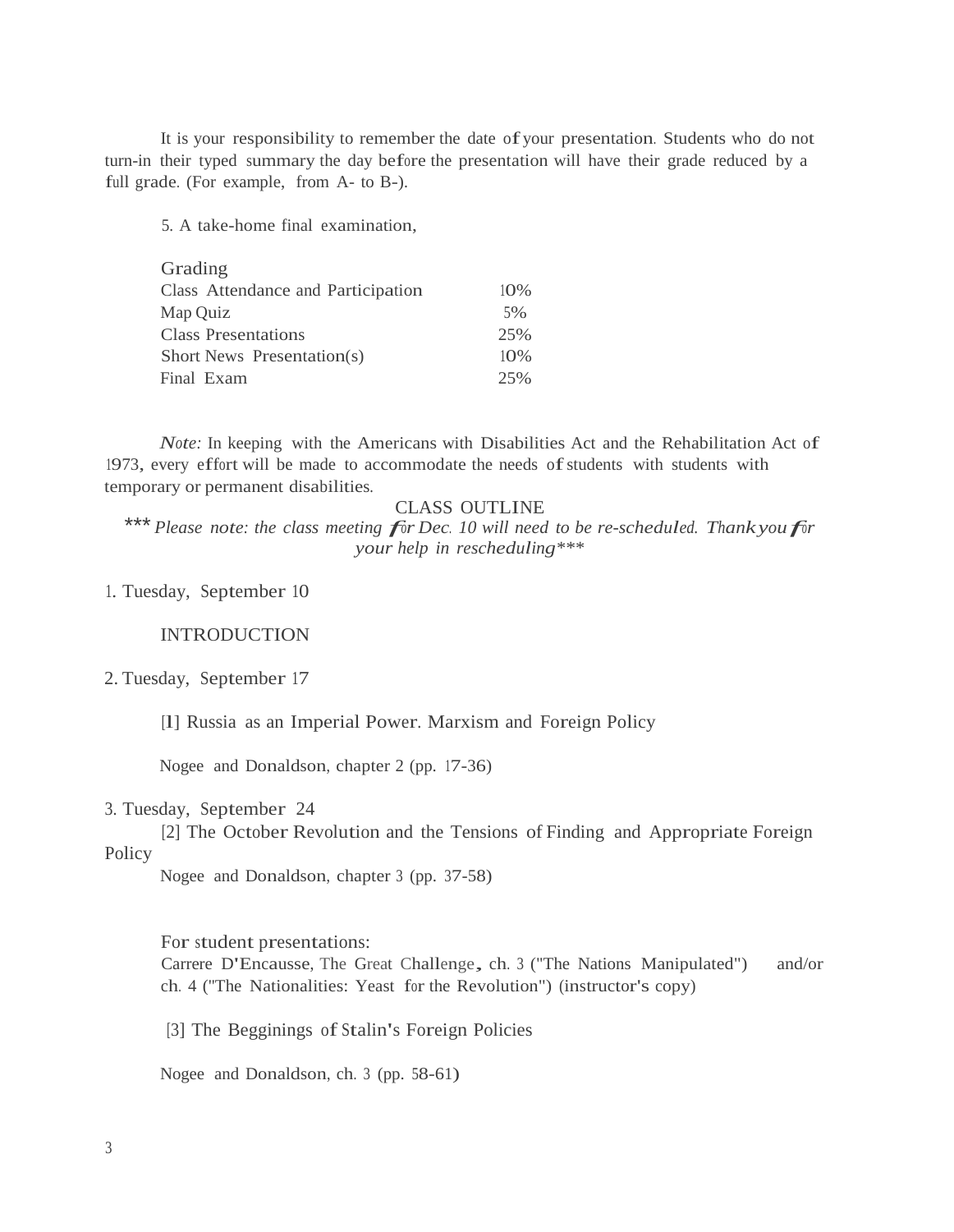# \*\*\* MAP QUIZ \*\*\*

4. Tuesday, October <sup>1</sup>

*,r-)*

[4] The Molotov-Ribbentrop Pact and WWII Nogee and Donaldson, chapter <sup>3</sup> (pp. 61-70)

For student presentations:

\* Tucker, "Stalin, Bukharin, and History as a Conspiracy," in The Soviet Political Mind, pp. 49-86 (library [check edition to make sure it includes this chapter] or instructor's copy]

[5] The Origins of the Cold War Nogee and Donaldson, chapter 3 (pp. 70-74 and 75-80)

For student presentations:

selected chapters from Patricia Grimsted, Tbrophies of War and Empire (Cambridge, Mass., HURI, 2001) [order through Inter-Library Loan]

5. Tuesday, October 8

[6] Building an Empire in East Europe

Gati, chapter 1

Hyde-Price, chapter 2 ("East Central Europe: a briefhistory"), pp. 11-44 (read parts relevant to the period up to 1955)

Hyde-Price, chapter 6, pp. 140-145 (intro and "The Socialist Commmonwealth and East-Central Europe")

For Student Presentations:

\* Philip Ther and Ana Siljak (eds.), Redrawing Nations: Ethnic Cleansing in East-Central Europe, 1944-1948 (Oxford: Rowman and Littlefield, 2001), ch. 1 and either chapter <sup>3</sup> or 9. [Inter-library loan]

\* Crampton, Eastern Europe in the Twentieth Century, chapter 15 ("East European Stalinism"), pp. 255-274 [Instructor's copy]

[7] De-Stalinization and Foreign Policy, I De-Stalinization: First Effects on Foreign Policy Nogee and Donaldson, ch. 4 (pp. 80-88)

## 6. Tuesday, October 15

DE-STALINIZATION AND FOREIGN POLICY [8] De-Stalinization and Foreign Policy, II Crises in the Building of a New Relationship with Eastern Europe: the Hungarian Revolution and the Soviet Invasion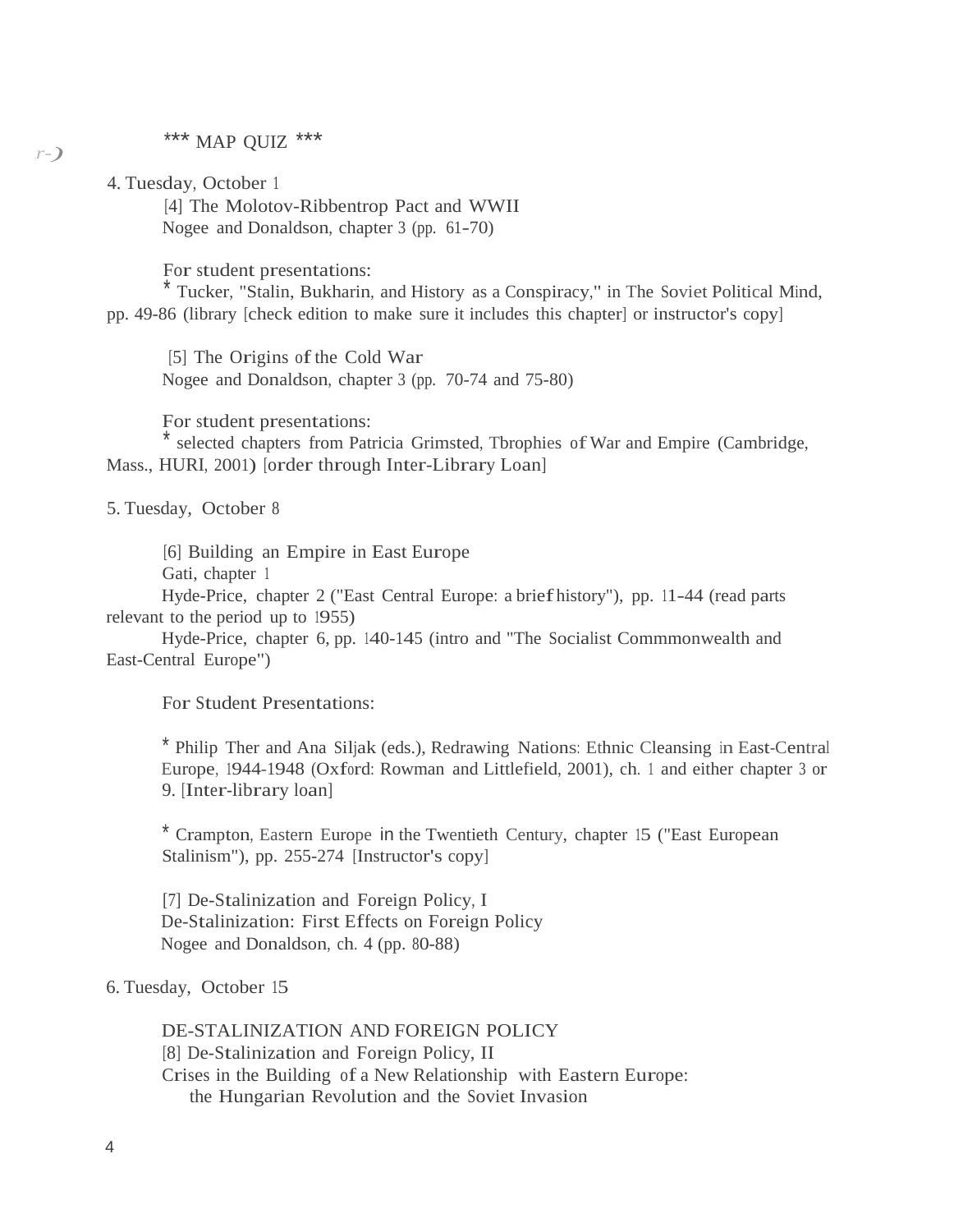Gati, ch. 2 (pp. 35-43) Hyde-Price, chapter 2 ("East Central Europe: a briefhistory"), pp. 11-44 (read parts relevant to the period 1955-1985)

[9] The Role of Foreign Policy in Khrushchev's Reform Program Reread Nogee and Donaldson, ch. 4 (pp. 80-88)

For student presentations:

Selected chapters from Linden, Krushchev and the Soviet Leadership [order through Inter-Library Loan] dealing with the link between domestic reforms and foreign policy

7. Tuesday, October 22

\*\*\* MID-TERM EXAM (6:15-7:25)\*\*\*

\*\*\* MAKE-UP CLASS (8) (in lieu of Dec. 10) (7:25-8:25)\*\*\*

## THE THIRD WORLD, REGIONAL CONFLICTS, AND THE 'BREZHNEV DOCTRINE' [10] The Soviet Union and the Cuban Revolution

Balmaceda, "The Cuban Revolution and Its Impact," ch. 4 of Soviet Latin American Studies from the Cuban Revolution to 'New Thinking', instructor's copy

[11) National Liberation Movements and the Sino-Soviet Split Nogee and Donaldson, ch. 4 (pp. 88-93)

For student presentations: \* Ismail Kadare, The Concert (novel) [on the impact ofthe Sino-Soviet split on Albania] [order in advance through Inter-Library Loan]

8. Tuesday, October 29

[12] The Prague Spring and the Brezhnev Doctrine Hyde-Price, chapter 2 ("East Central Europe: a briefhistory"), pp. 11-44 (read parts relevant to the period 1955-1985)

For student presentations: \* TBA on the international implications of the invasion of Czechoslovakia

THE IMPETUS FOR A CHANGE IN SOVIET FOREIGN POLICY [13] Detente, International Competitiveness and Foreign Policy: Impetus for Change Before Perestroika

Nogee and Donaldson, ch. 4 (pp. 94-101)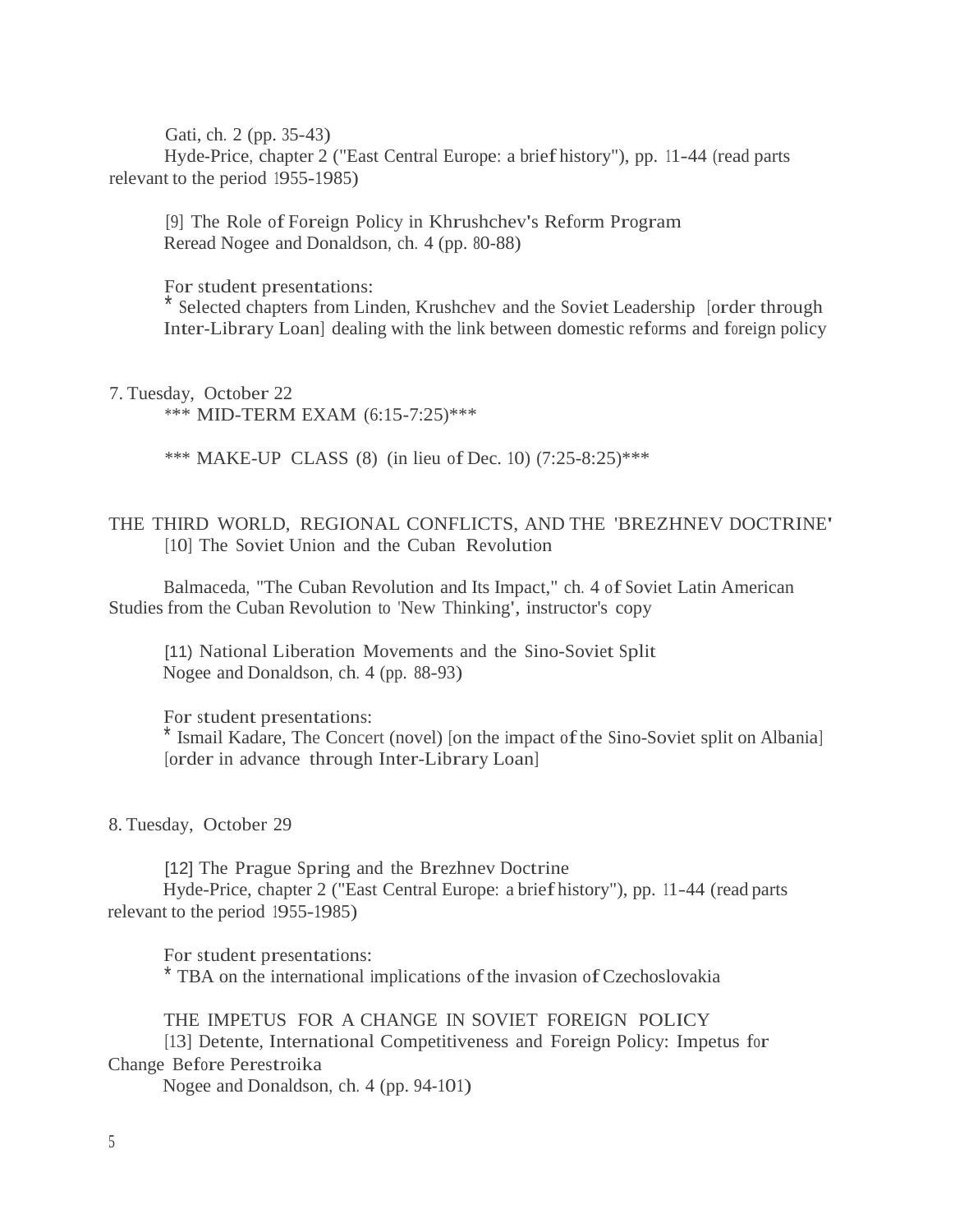[14] The Soviet Union and Regional Conflicts Under the Old Regime: Afghanistan and Central America [old Nogee and Donaldon book ch. 8 (pp. 307-322) and ch. 9 (332-337)

## For student presentations:

\* 3 or more chapters (selected in consultation with the Instructor) from Galia Golan, Soviet Policies in the Middle East from World War Two to Gorbachev (Cambridge: Cambridge U. Press, 1990), including ch. 10 on "Soviet attitudes to Islam" [Inter-library loan if needed]

\* 2 or more chapters (selected in consultation with the Instructor) from Robert 0. Freedman, Moscow and the .<sup>1</sup>|1.iddle East (Cambridge: Cambridge U. Press, 1991), including chapter 1 on "Soviet policy toward the Middle East from World War II until the invasion ofAfhganistan) [inter-library loan if needed]

#### 9. Tuesday, November 5

[15] The Beginnings of 'New Thinking' Nogee and Donaldson, ch. 4 (pp. 101-105) Gati, ch. <sup>3</sup> (pp. 65-103) [16] The Role of Foreign Policy and 'New Thinking' in Gorbachev's Reform Plans Nogee and Donaldson, ch. 4 (pp. 105-115)

(17] Letting Eastern Europe Go Hyde-Price, chapter 6,pp. 145-146("Gorbachev and Eastern Europe") Nogee and Donaldson, ch. 4, pp. 115-119

Hyde-Price, chapter 8, pp. 223-224, 230-238 ("Strategic realignment, military reform, and regional security")

[18] 'New Thinking,'' World Communism, and the Third World

For student presentations:

\* Dallin, ''New Thinking About World Communism," in The Soviet System in Crisis, pp. 520-529 (on Reserve or instructor's copy)

#### 11. Tuesday, November 12

[19] The Dissolution of the USSR. The Emergence of the CIS as an International System and Russia's search for a new role in this system Nogee and Donaldson, ch. 6 (pp. 176-183)

For student presentations:

\* Igor Zavelev, Russia and Its New Diasporas (Washington: US Institute of Peace, 2001), focusing on the foreign policy components ofthe Russian diaspora issue

*f* ,-) '--.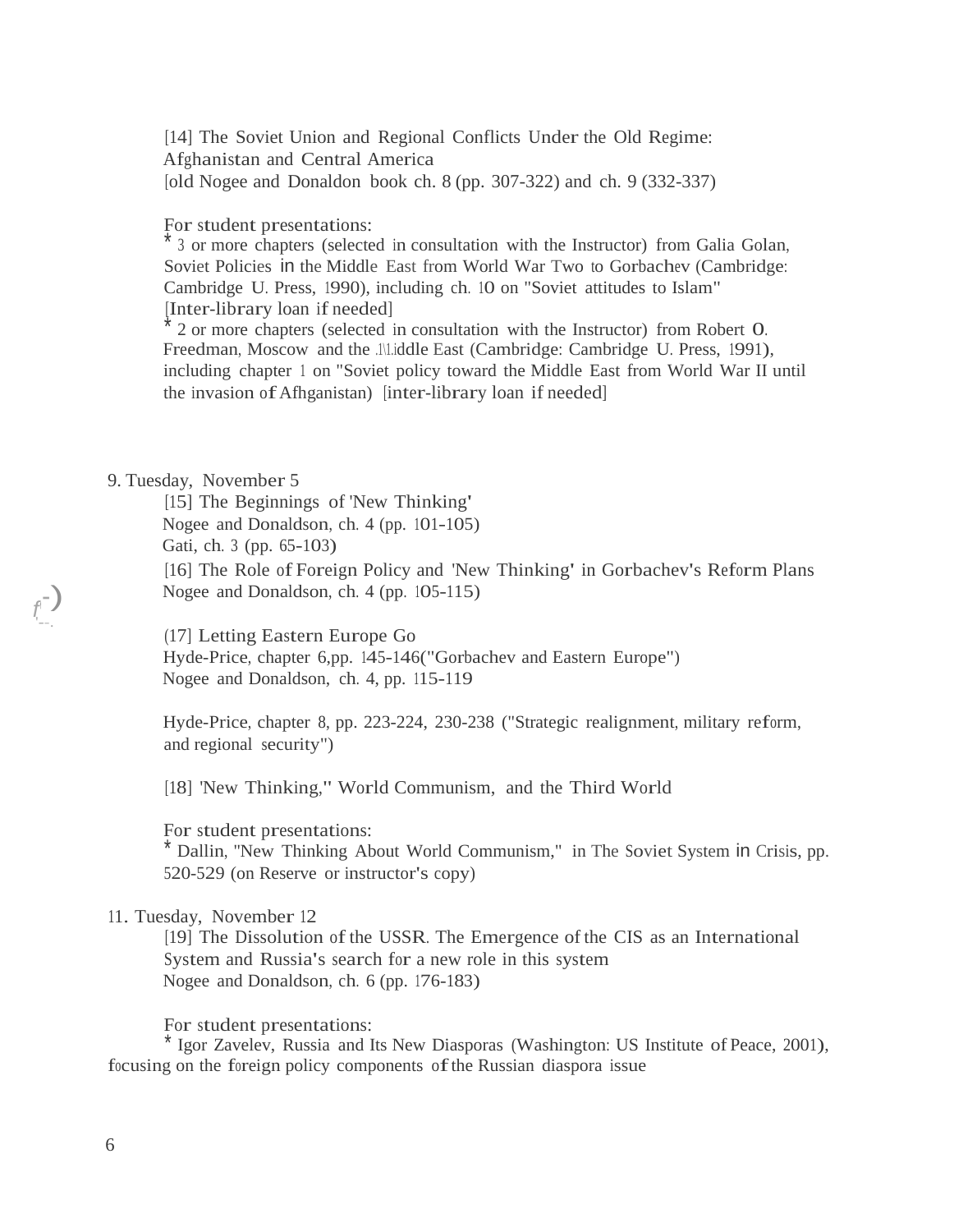\* Bromberg, "The Road to Minsk," The New York Review ofBooks 30 January 1992 (library, Inter-library loan or Instructor's copy)

[20) The Emergence of Central Asia and the Caucasus as Factors in International Relations

On Central Asia

*(* -: i ) \\_ ..

*C)*

Nogee and Donaldson, ch. 6 (pp. 201-204)

For student presentations:

\* TBA on relations between one or more former Soviet Central Asian states and China

\* TBA on Moslem fundamentalism and international relations in Central Asia

\* TBA on the drug trade and international relations in Central Asia

\* any two of the following articles from Foreign Affairs Fall 2000: Manning, "The Myth ofthe Caspian Great Game and the "New Persian Gulf," Clawson, "Energy Security: The Persian Gulf and the Caspian Basin," Carol Saivetz, "Caspian Geopolitics: The View from Moscow," Thomas Stauffer, "Caspian Fantasy: The Economics ofPolitical Pipelines." OR

\* R. Menon, Energy, "Development and Conflict in the Caspian Sea Region," and Peter Rutland, "Paradigms for Russian Policy in the Caspian Region," (pp. 163-188)(or one other chapter) in Robert Ebel and Rajan Menon, eds., Energy and Conflict in Central Asia and the Caucasus (Lanham, MD: Rowman and Littlefield, 2000), (Inter-Library Loan)

On the Caucasus and Chechnia

Nogee and Donaldson, ch. 6 (pp. 194-201) and ch. 7 (pp. 229-235)

For student presentations:

\* TBA on <sup>a</sup> topic related to the international implications ofthe Chechen war (on relations with Georgia, or on relations with the West)

12. Tuesday, November 19

[21) The Western Post-Soviet States: Ukraine

Nogee and Donaldson, ch. 6 (pp. 183-187)

Oles M. Smolasky, "Ukraine and Russia: <sup>a</sup> Marriage oflnconvenience," manuscript <sup>2001</sup> (or 2002?), available in Internet

Tor Bukoll, "Offthe CuffPolitics: Explaining Russia's Lack of <sup>a</sup> Ukraine Strategy," Europe-Asia Studies Vol. <sup>53</sup> No. <sup>8</sup> (December 2001), pp. 1141-1157

Fore student presentations:

Garnett, The Keystone in the Arch, chapters TBA (library or instructor's copy) Alexander Duleba, "The Ukrainian-Slovak-Russian Security Triangle," in M. Balmaceda (ed.), On the Edge: the Ukrainian-Central European-Russian Security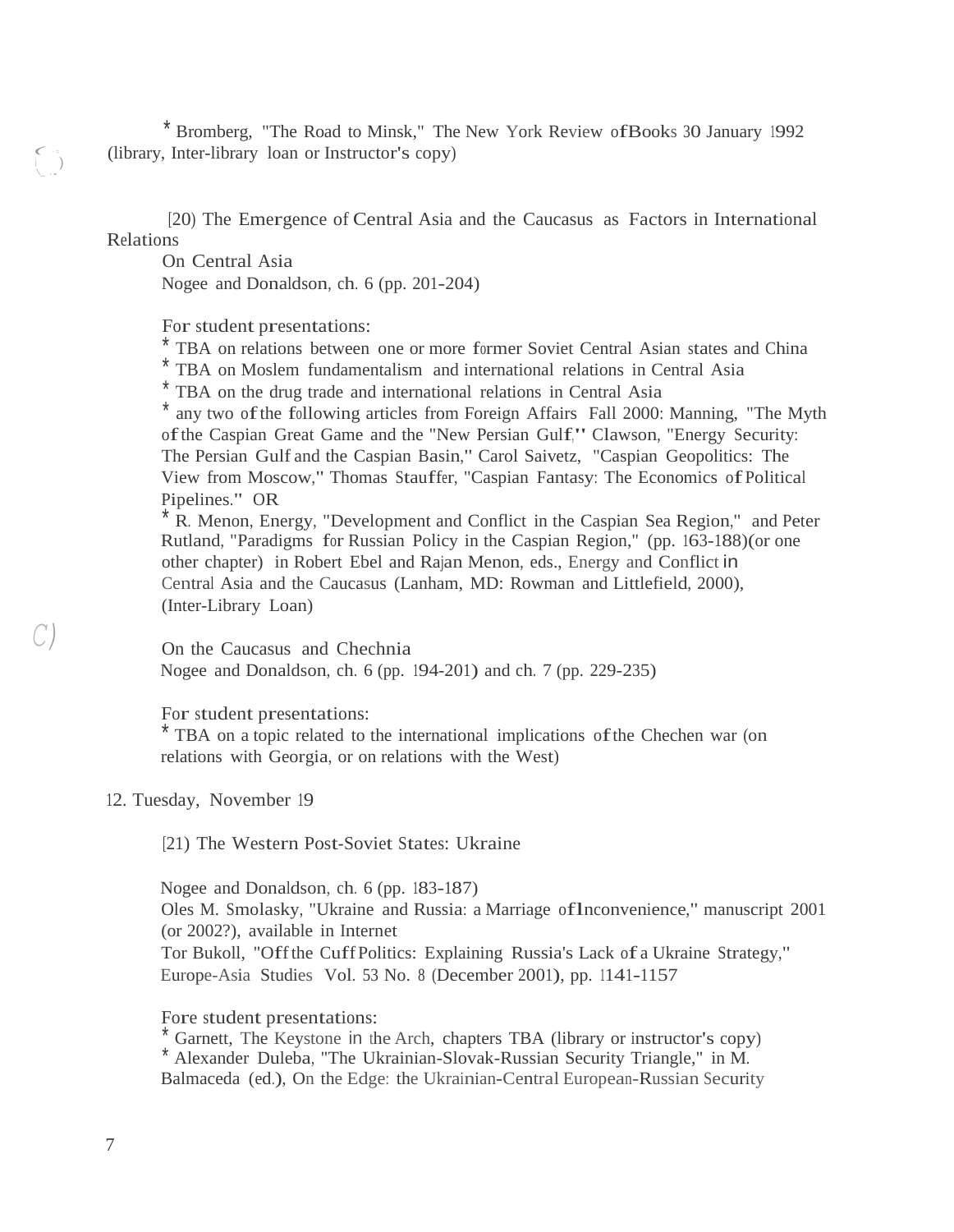T1iangle (Budapest: Central European University Press, 2000) [Inter-Library Loan or instructor's copy]

\* Two chapters from Anatol Lieven, Ukraine and Russia: a Fraternal Rivahy (Washington, US Institiute of Peace, 1999) [Inter Library Loan or Instructor's copy] Two chapters from Jennifer Moroney, Taras Kuzio and Mikhail Molchanov, eds., *Ukrainian Foreign and Security Policy. Theoretical and Comparative Perspectives* (Westport, CT: Praeger, 2002) [Inter Library Loan]

[22] The Question of NATO Expansion to Central-East Europe and the Baltics Margarita M. Balmaceda, "Ukraine, Central Europe and Russia in a New International Environment," in On the Edge, ch. 1 (handout)

Nogee and Donaldson, ch. 7 (pp. 241-247) [read these pages first]and ch. 6 (pp. 212-217) Hyde-Price, chapter 8, pp. 248-253 (Arguments for and against NATO expansion)

[23] The Russian Role in Central and East Europe

Hyde-Price, chapter 6, pp. 151-157 ("Poland's Ostpolitik-- relations with Russia"), 166-171 (Czech and Slovak Republics) and 171-178 (Hungary)

[24] Central and Eastern Europe: Developing New Foreign Policies after the Fall of the Soviet Empire

Hyde-Price, chapter 5, pp. 122-131 ("Visegrad") and 131-133 ("The costs and Benefits of Regional Cooperation"), and (optional), pp. 133-139 ("Conclusions") Hyde-Price, chapter 8, pp. 253-258 ("East Central Europe, the EU and the WEU")

On the Balkans and Romania: Current History, March 2001 issue on Europe

For student presentations: TBA on changing attitudes towards EU membership on the basis of one or more countries TBA on Germany's role in Central-East Europe

13. Tuesday, November 26 [NB: class may need to be rescheduled] [25] Interest Groups in Russian Foreign Policies: The Case of the Energy Complex Nogee and Donaldson, ch. <sup>5</sup> (pp. 168-175) Other readings TBA

[26] Energy and Foreign Policies in Central-East Europe On Russia's relations with Western Europe, including the role of energy in these relations: Nogee and Donaldson, ch. 7 (pp. 247-268) (skim)

 $\begin{array}{c} \hline \end{array}$ *j*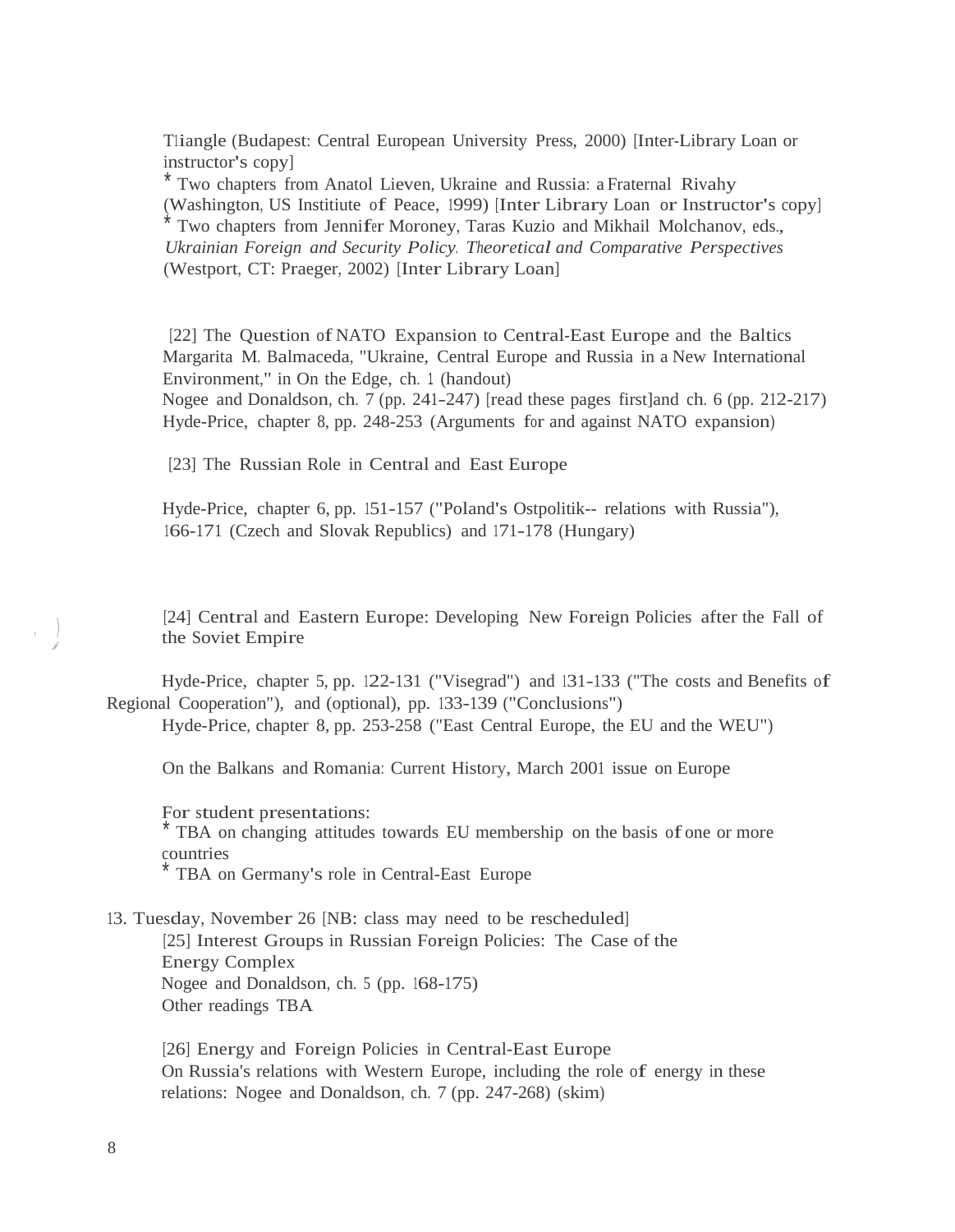M. Balmaceda, "International Politics, Domestic Markets: the Energy Charter, Russia, and Central-East Europe," Slovak Foreign Policy Affairs, Summer 2002 (instructor's copy or internet)

Astrid Sahm and Kirsten Westphal, "Power and the Yamal Pipeline," in M. Balmaceda, J. Clem and L. Tarlow (Eds.) Independent Belarus: Domestic Determinants. Regional Dynamics and Implication for the West (Cambridge: HURl/Davis Center for Russian Studies: distributed by Harvard University Press, 2002) [Inter-library loan or instructor's copy]

[27) Belarus, Moldova and the Future of the CIS

Nogee and Donaldson, ch. 6 (pp. 189-194 and 207-208) (general); ch. 6 (pp. 204-207) (on Moldova) and ch. 6 (pp. 208-211) (on Belarus)

For student presentations:

Any two chapters on foreign policy from M. Balmaceda, J. Clem and L. Tarlow (Eds.) Independent Belarus: Domestic Determinants, Regional Dynamics and Implication for the West (Cambridge: HURl/Davis Center for Russian Studies: distributed by Harvard University Press, 2002) [Inter-library loan or Instructor's copy]

#### 14. Tuesday, December 3

*(* ) '. '

[28) Russian Foreign Policy Under Putin: Russia and the West Nogee and Donaldson, ch. 7 (pp. 218-229 and 235-241)

Stephen Holmes, "Simulations ofPower in Putin's Russia," in Current History, issue on Russia, October 2002 Michael McFaul, "Realistic Engagement: A New Approach to American-Russian Relations," in Current History, issue on Russia, October 2002 Jack Mendelsohn, "America, Russia, and the Future of Arms Control," in Current History, issue on Russia, October 2002

Peter Rutland, "The Year [2001] in Review," handout [instructor's copy]

(29] Russian Foreign Policy Under Putin: Russia and Non-Western States Nogee and Donaldson, ch. 8 (pp. 269-327) (skim)

For student presentations:

\* TBA on Russian-Irak relations

\* TBA on Russian-Chinese relations

[30] Conclusion: the Future of International Relations in Eurasia Nogee and Donaldson, ch. 9 (pp. 328-342)